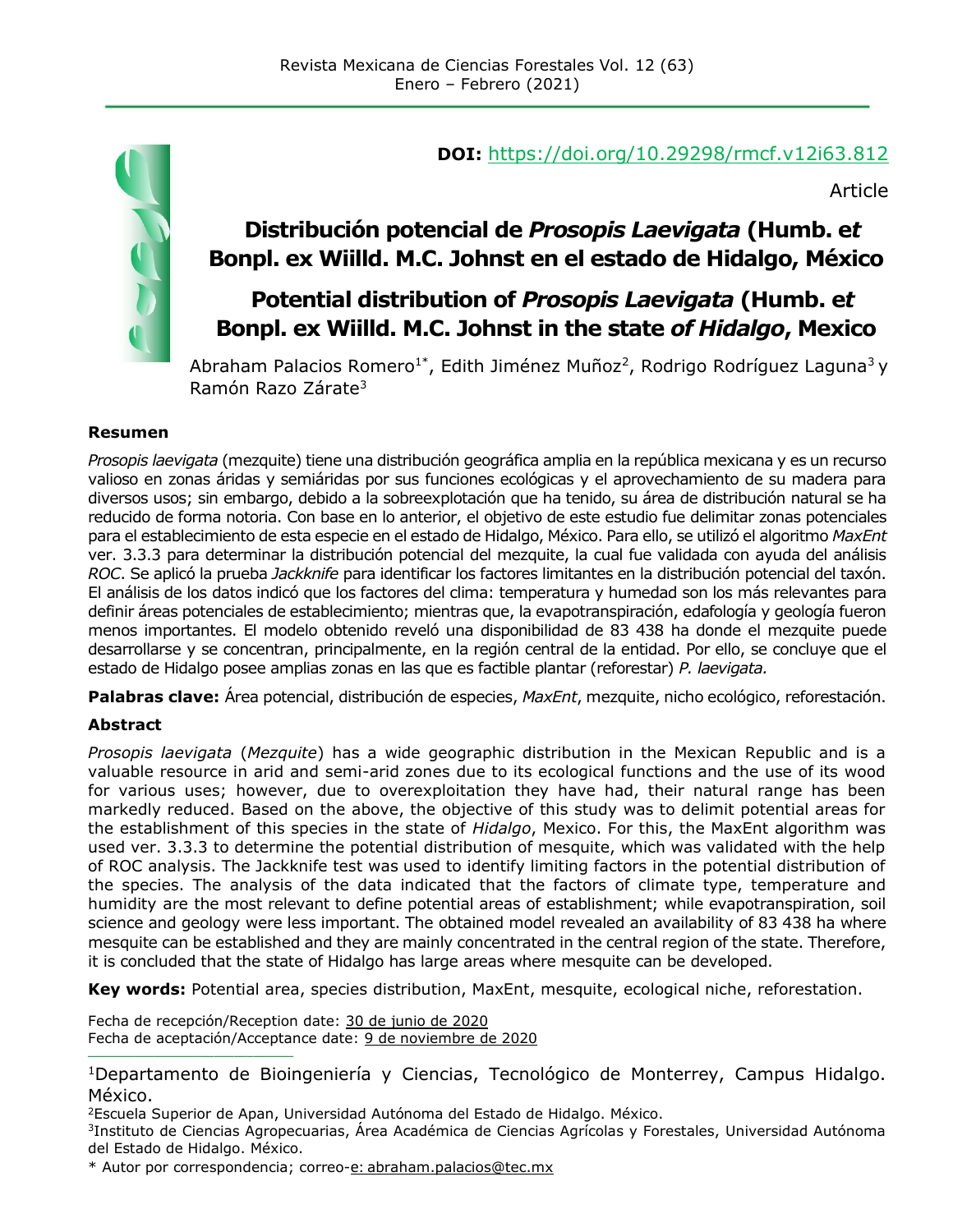# **Introduction**

A methodology developed for biological conservation research leads to the estimation of the potential distribution areas from the ecological niche modeling (Finch *et al*., 2006), since it provides information about the tolerance of the species to abiotic factors, lets the assessment of its affinity in regard to environmental factors and helps to determine the probability of presence or establishment in a geographic space (Mitov and Stoyanov, 2005). Ecological niche models are the main tool to determine the potential distribution of species (Cruz-Cárdenas *et al*., 2014) since they consider the environmental factors of the localities where the species live (Finch *et al.,* 2006). Models based on geographic information systems use data from different physicalgeographic and climatic characteristics that allow delimiting optimal areas for the location of plant species, and obtaining good *a priori* results (Anderson *et al*., 2003; Téllez *et al*. 2004; Palacios *et al.,* 2016).

*Prosopis laevigata* (Humb. *et* Bonpl. ex Willd.) M.C. Johnst. is a native species of Mexico with a wide geographical and ecological distribution and is considered a valuable resource for the inhabitants of arid and semi-arid areas of the country (Villanueva *et al.,* 2004). Several goods and services are obtained from this species such as firewood, rubber, construction materials, food, fodder, nectar for beekeeping, shade for animals, medicines, among others. In addition, it performs important ecological functions, since it is a soil fixer and, therefore, prevents and controls erosion, fixes nitrogen in the soil and provides food and shelter to wildlife (Rodríguez *et al.,* 2014).

In the state of *Hidalgo*, this species is beginning to be widely used in agroforestry projects due to its versatility (Sánchez *et al.,* 2017) and due to its high nutritional value, it can be considered as a superfood (Díaz-Batalla *et al.*, 2018). In addition, various studies indicate that, due to its rapid growth, it is a viable species for the production of food for sheep (Buzo *et al.,* 1972; Sawal *et al*., 2004), which is one of the main economic activities from the state of *Hidalgo*; at present, it is the second largest producer nationwide and the main supplier of sheep meat for Mexico City (Vélez *et al*., 2017).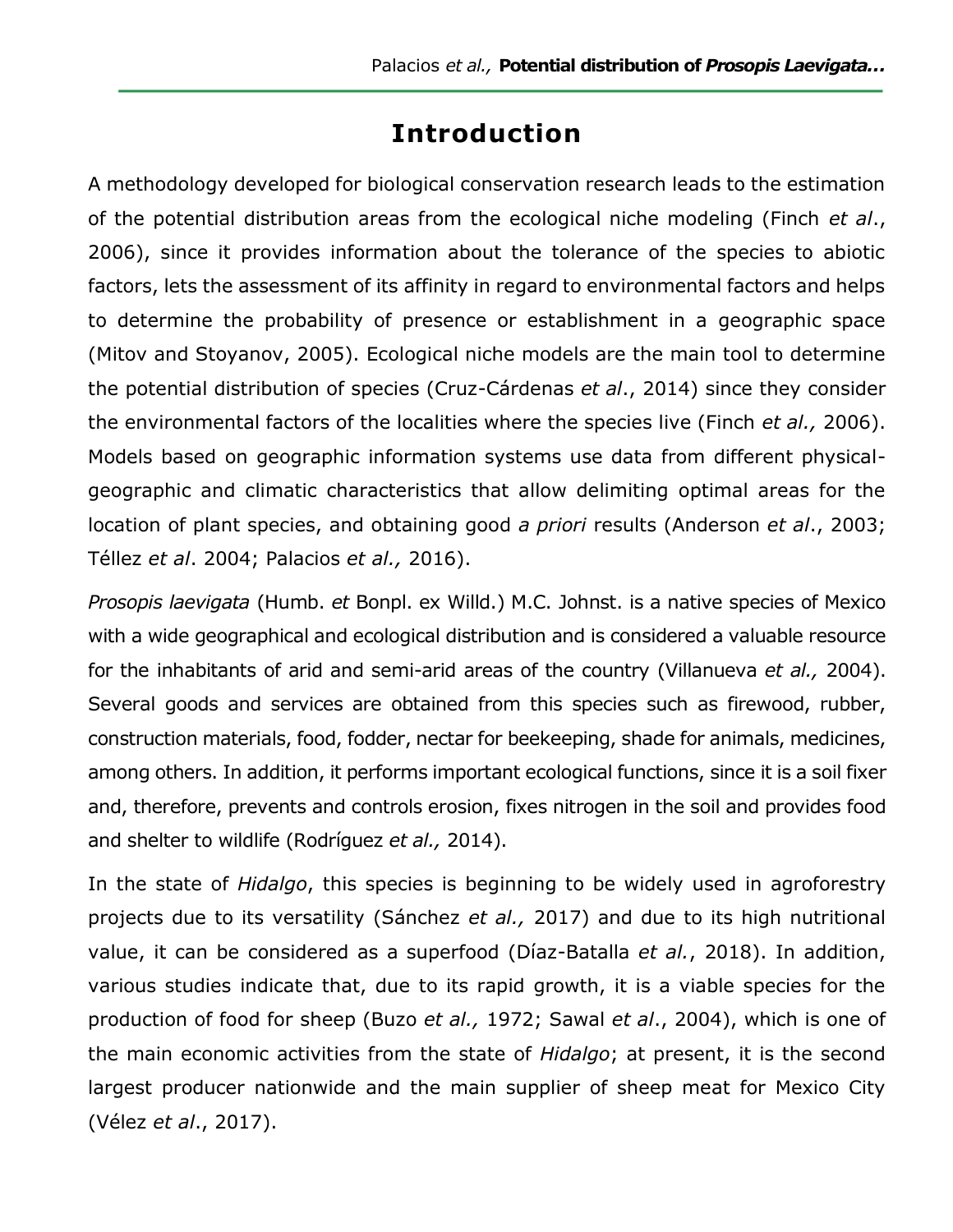Despite its great extension, it presents a high rate of decrease in surface area, especially notorious in the northern and central states of the country (Ríos *et al*., 2011). From its great nutritional potential and diversity of use forms, it is a priority to carry out management plans with this species to avoid putting wild populations at risk and promote its sustainable use. Based on the above, it is intended to define, through an ecological niche model, suitable spaces for their potential establishment in the state of *Hidalgo*.

# **Materials and Methods**

The state of *Hidalgo* is located in the central part of the Transversal Neovolcanic Axis, and the southern part of the *Sierra Madre Oriental* of the Mexican republic (Figure 1). The predominant climates are: temperate subhumid C (w), semi-dry temperate BS1k and semi-warm humid ACf (Inegi, 2017). The annual average temperature is 16 °C, and the minimum of the coldest month (January) is 4 °C, the maximum is 27 °C. It brings together a great diversity of plant species and climates due to the regional altitudinal variation of the entity (154 to 3 350 masl) (INEGI, 2014).



**Figure 1.** Location of the state of *Hidalgo,* Mexico.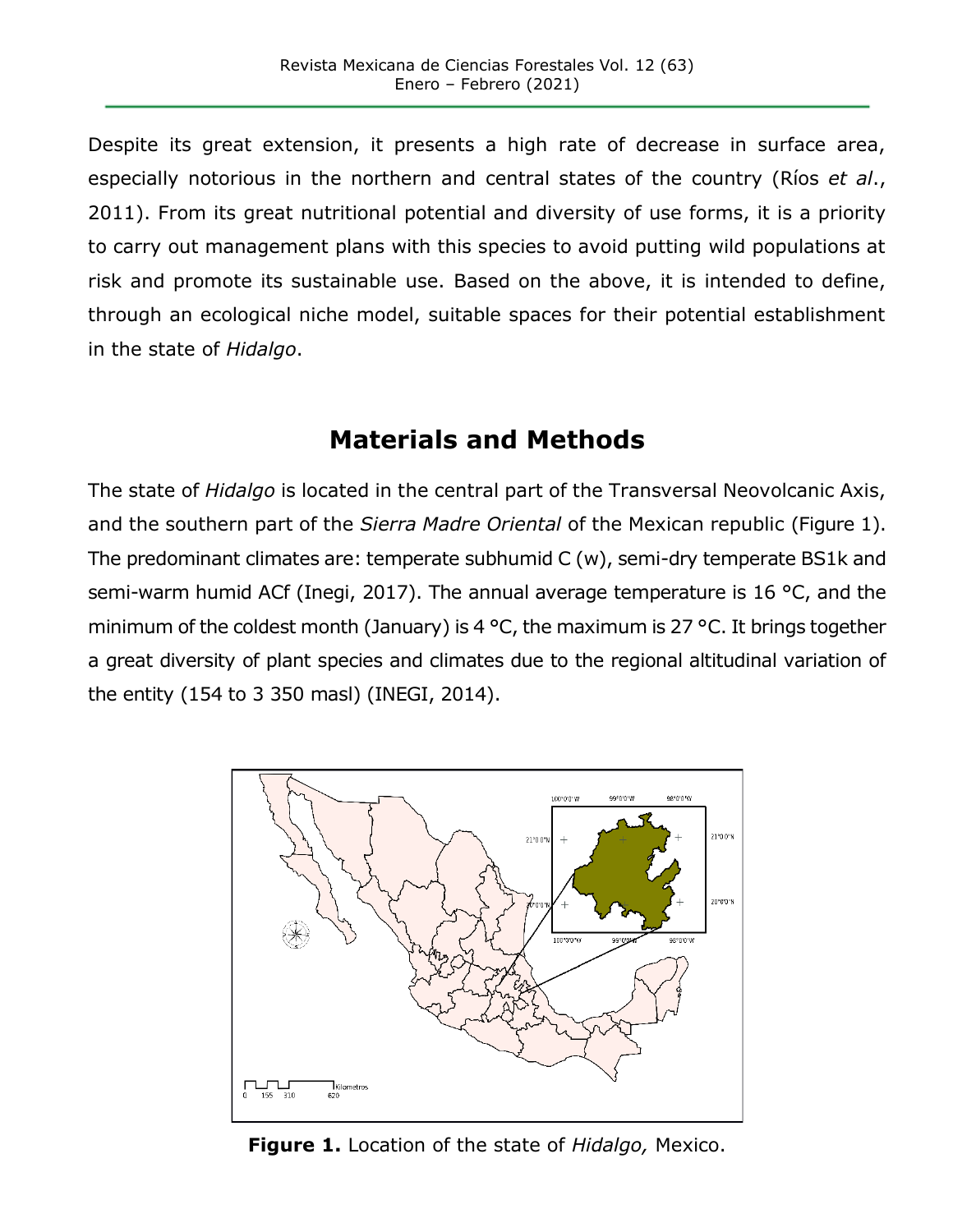To model the ecological niche, data on climatic, edaphological, geological and altimetry variables were obtained. The edaphologies, from vector files of the 1: 250 000 scale coverage of the digital geological-mining chart F14-11 (INEGI, 2007); the geological ones, from the set of vector edaphological data series II of Inegi (INEGI, 2007); lastly, those of type of climate, from Inegi's "coverage of climatic units" (INEGI, 2008). The altimetry was based on Inegi's "Continuum of Mexican elevations 3.0", with a resolution of 120 m (INEGI, 2013). The climatic variables were determined with evapotranspiration data, relative humidity, soil humidity, precipitation, radiation and average temperature, coming from the Meteorological Network of del *Instituto Nacional de Investigaciones Forestales, Agrícolas y Pecuarias* (INIFAP).

Once the necessary information to model the potential distribution had been gathered, the raster files were generated for all the variables, since this is the only format accepted by the program with which the modeling was carried out. The variables of edaphology, climate type and geology were transformed into raster variables through the reclassification method, as well as the homogenization of cell size at 120 m. For the digital elevation model, the size of the cell was modified and it was adjusted to the size of the rest of the raster images with the Arcview "Resample" tool (Table 1).

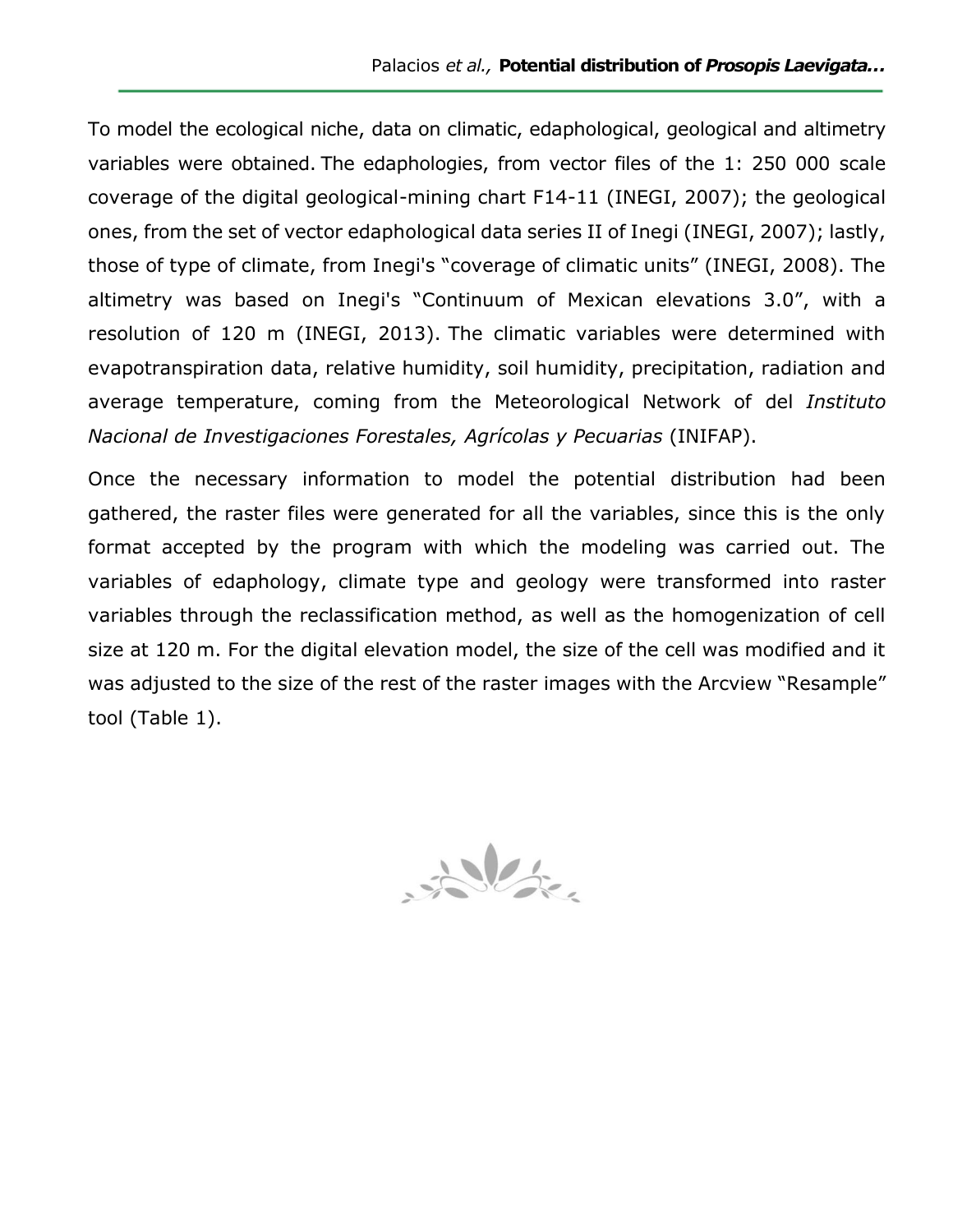| Variable           | Source*       | Type of data (raw)                                                  | <b>Raster conversion method</b>                                                     |
|--------------------|---------------|---------------------------------------------------------------------|-------------------------------------------------------------------------------------|
| Altitude           | Inegi         | Raster image                                                        | Cell<br>size<br>and<br>image<br>adjustments                                         |
| Cimate             | Inegi         | Vectorial polygon                                                   | Reclassification<br>and<br>raster<br>conversion, cell and image size<br>adjustment. |
| Edafology          | Inegi         | Vectorial polygon                                                   | Reclassification and raster<br>conversion, cell and image size<br>adjustment.       |
| Evapotranspiration | <b>INIFAP</b> | Station table with georeference<br>transformed to point vector file | Generation of semivariogram<br>and application of Kriging                           |
| Geology            | SGM           | Vectorial polygon                                                   | Reclassification and raster<br>conversion, cell and image size<br>adjustment.       |
| Relative humidity  | <b>INIFAP</b> | Station table with georeference<br>transformed to point vector file | Generation of semivariogram<br>and application of Kriging                           |
| Soil humidity      | <b>INIFAP</b> | Station table with georeference<br>transformed to point vector file | Generation of semivariogram<br>and application of Kriging                           |
| Precipitation      | <b>INIFAP</b> | Station table with georeference<br>transformed to point vector file | Generation of semivariogram<br>and application of Kriging                           |
| Radiación          | <b>INIFAP</b> | Station table with georeference<br>transformed to point vector file | Generation of semivariogram<br>and application of Kriging                           |
| Mean temperature   | <b>INIFAP</b> | Station table with georeference<br>transformed to point vector file | Generation of semivariogram<br>and application of Kriging                           |

#### **Table 1.** Climatic and environmental data used in the MaxEnt model.

\* Inegi = *Instituto Nacional de Estadística y Geografía*; INIFAP = *Instituto Nacional de Investigaciones Forestales, Agrícolas y Pecuarias*; SGM = *Servicio Geológico Mexicano.*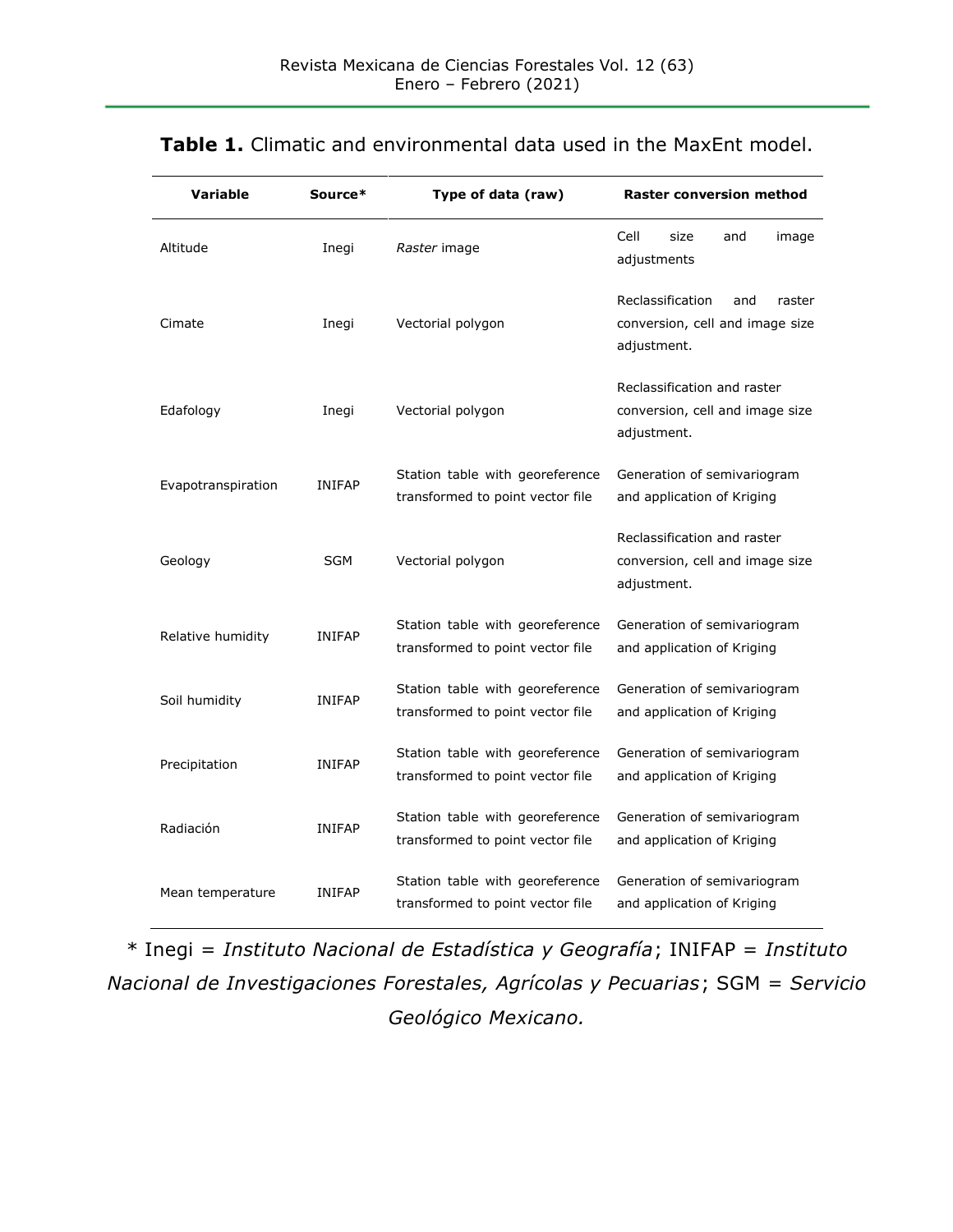For the climatic variables, historical data were collected from the INIFAP Meteorological Network. The Kriging interpolation method was applied to these data to generate a raster image of precipitation and temperature.This method has been widely used to estimate the variation of spatial variables with local data related to climate such as precipitation and temperature (Teegavarapu and Chandramouli, 2005; Galindo *et al.,* 2010; Andrade and Moreano, 2013).

To determine the potential distribution of *P. laevigata* in the state of *Hidalgo*, the MaxEnt 3.3.3 algorithm was used, which estimates the probability that a species is found at a certain point (Drake, 2014). Georeferenced points of the species (Figure 2) were obtained in the Global Biodiversity Information Facility (GBIF, 2016), which is an international organization in charge of collecting scientific data on biodiversity, which are provided by institutions, herbaria, universities and other organizations around the world. Before introducing them to the algorithm, the sample size was reduced by means of a random selection to reduce the effect of spatial autocorrelation, and at the end 19 georeferenced points were introduced. This algorithm was chosen because its performance is considered very good. In addition, it can give adequate results with small sample sizes (Plasencia-Vázquez *et al*., 2014).



**Figure 2.** Geolocation of *Prosopis laevigata* (Humb. *et* Bonpl. ex Willd.) M.C. Johnst. sightings in the state of *Hidalgo*.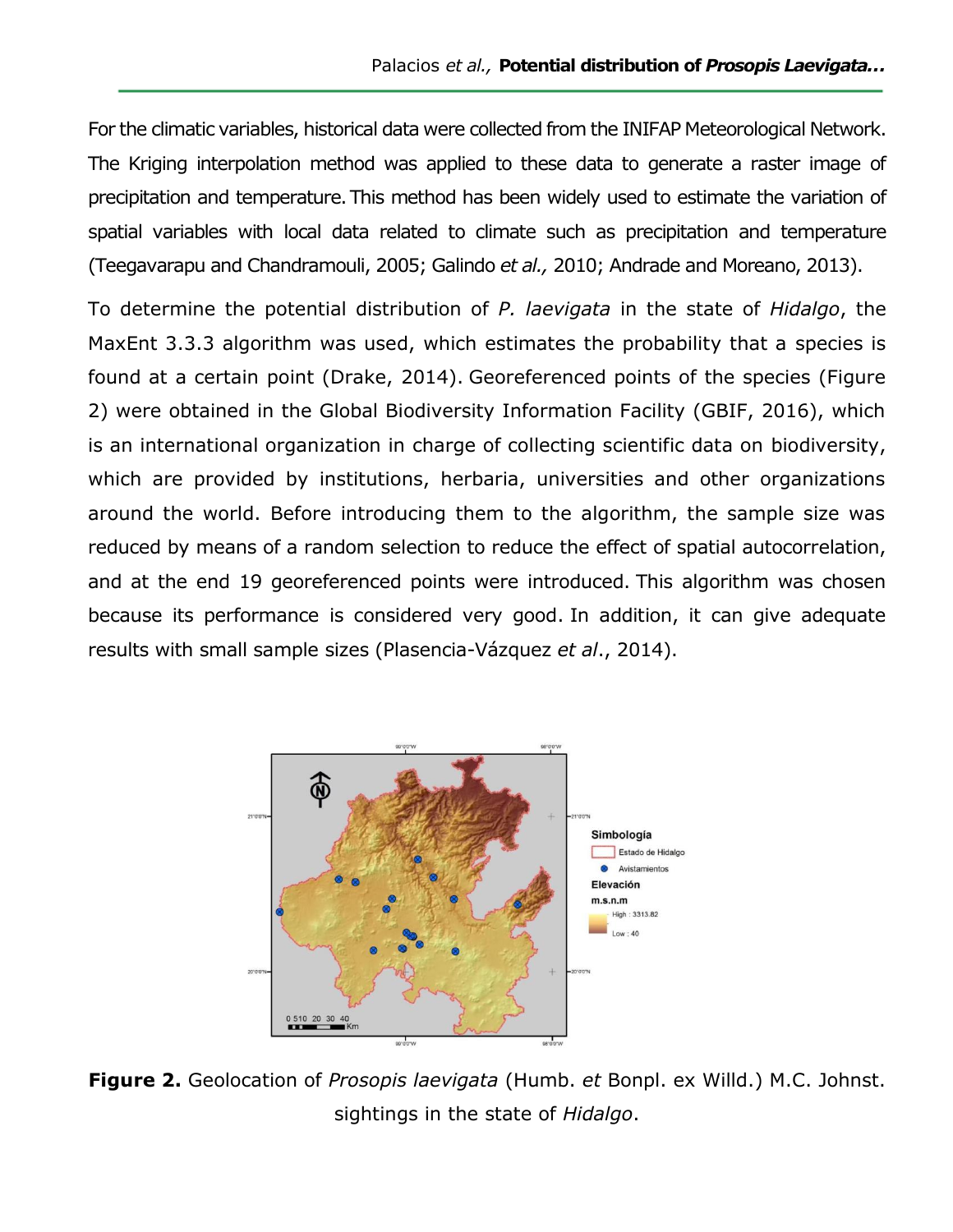The selected configuration of the MaxEnt model to determine the potential distribution of *P. laevigata* was the logistic function. In the model calibration, 500 iterations were specified and the convergence limit was set at 0.00001 (default value). The regularization value was set at 1.0 (default value), as this allows the algorithm to model a more localized distribution that fits the presence records. The model was calibrated with the standard parameters that MaxEnt 3.3.3 has by default.

The analysis of the area under the curve (AUC) of the ROC (Receiver Operating Characteristic) function was used to validate the model (López and Fernández, 1998; Palacios *et al.,* 2016).The AUC curve of the ROC function is a measure that shows the discrimination capacity of the model with values that fluctuate from zero to one, in which 0.5 indicates that its adjustment is no better than one obtained at random, that is, the closer to one, the training and test data, the more correct the model is (Ávila *et al.,* 2014).

The most important climatic variables associated with the species were determined with the Jackknife test, based on which a graph of the contributions of each of the variables to the model is generated.

### **Results and Discussion**

The choice of the best model was made according to its validation, since it was sought that the training and data curves of the ROC analysis described a similar and close fit to each other. This indicates that the fit of the model is optimal and that there are no errors of omission (Figure 3), since, the closer the training and test lines are, the model is more able to describe reality (de Pando and Peñas, 2007).

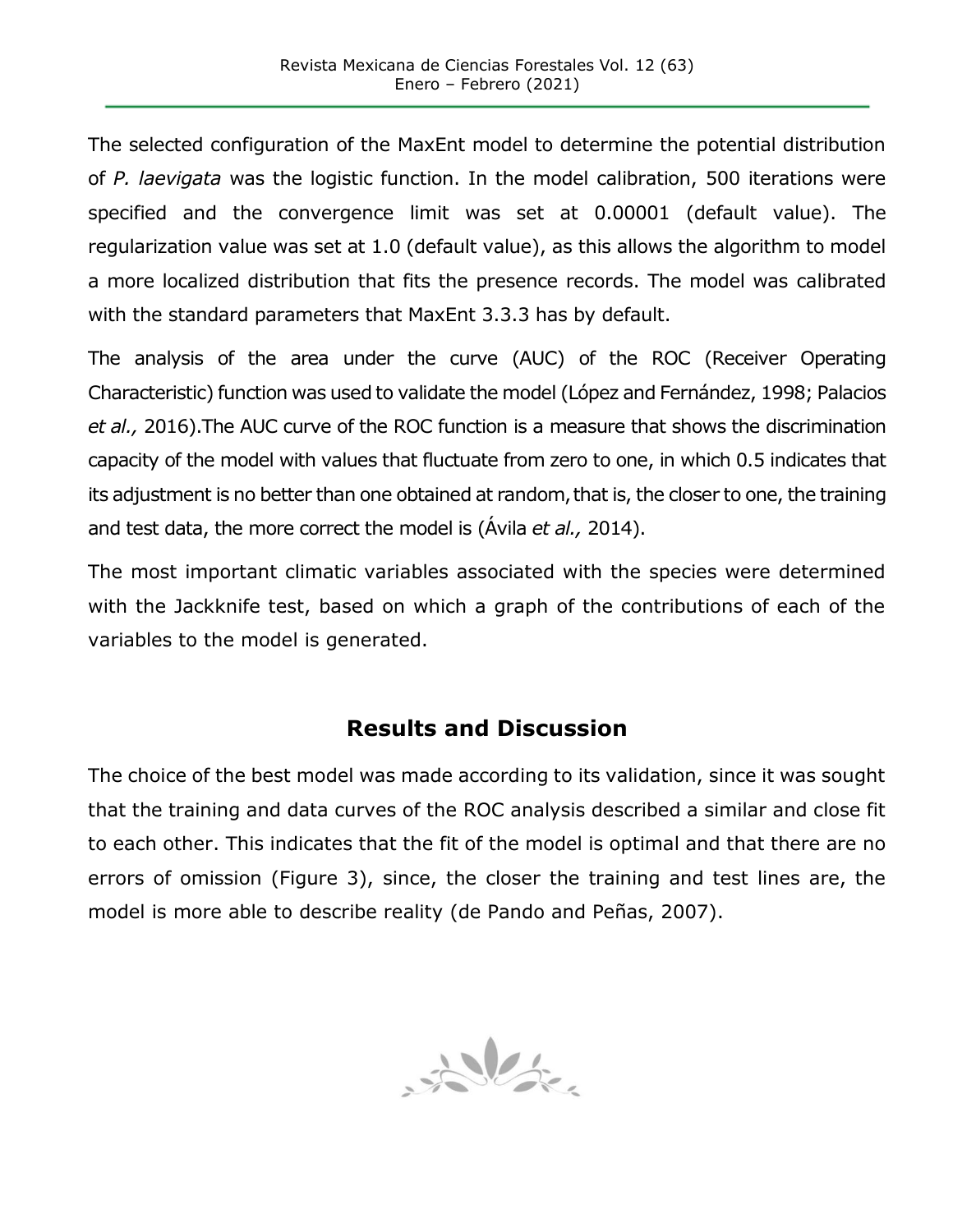

**Figure 3.** Results of the area under the curve (*ROC*) analysis.

The AUC value of the test was 0.954 for the training data and 0.971 for the test data (Figure 3), which is interpreted as an excellent fit, since statistically, the model defines a precise distribution for this species. These results are similar to those from Contreras-Medina *et al*. (2010) and Ávila *et al* (2014) who recorded AUC values of 0.997 and 0.971 for *Taxus globosa* Schltdl. and *Pinus herrerae* Martínez, respectively, and concluded that their results were accurate.

According to the Jackknife test, the variables of edaphology, evapotranspiration and geology contribute less to the model, because with the individual use, the gain is very low, and in edaphology it becomes negative. In addition, by eliminating out edaphology and evapotranspiration, the model has a greater gain, compared to the use with the other variables (Figure 4). This is confirmed by the ecological information of the species since, being native in large areas of Mexico, few problems would be expected to adapt to different types of soil and variating evapotranspiration conditions (Rodríguez *et al.,* 2014); therefore, these variables are expected to have little relevance in the analysis.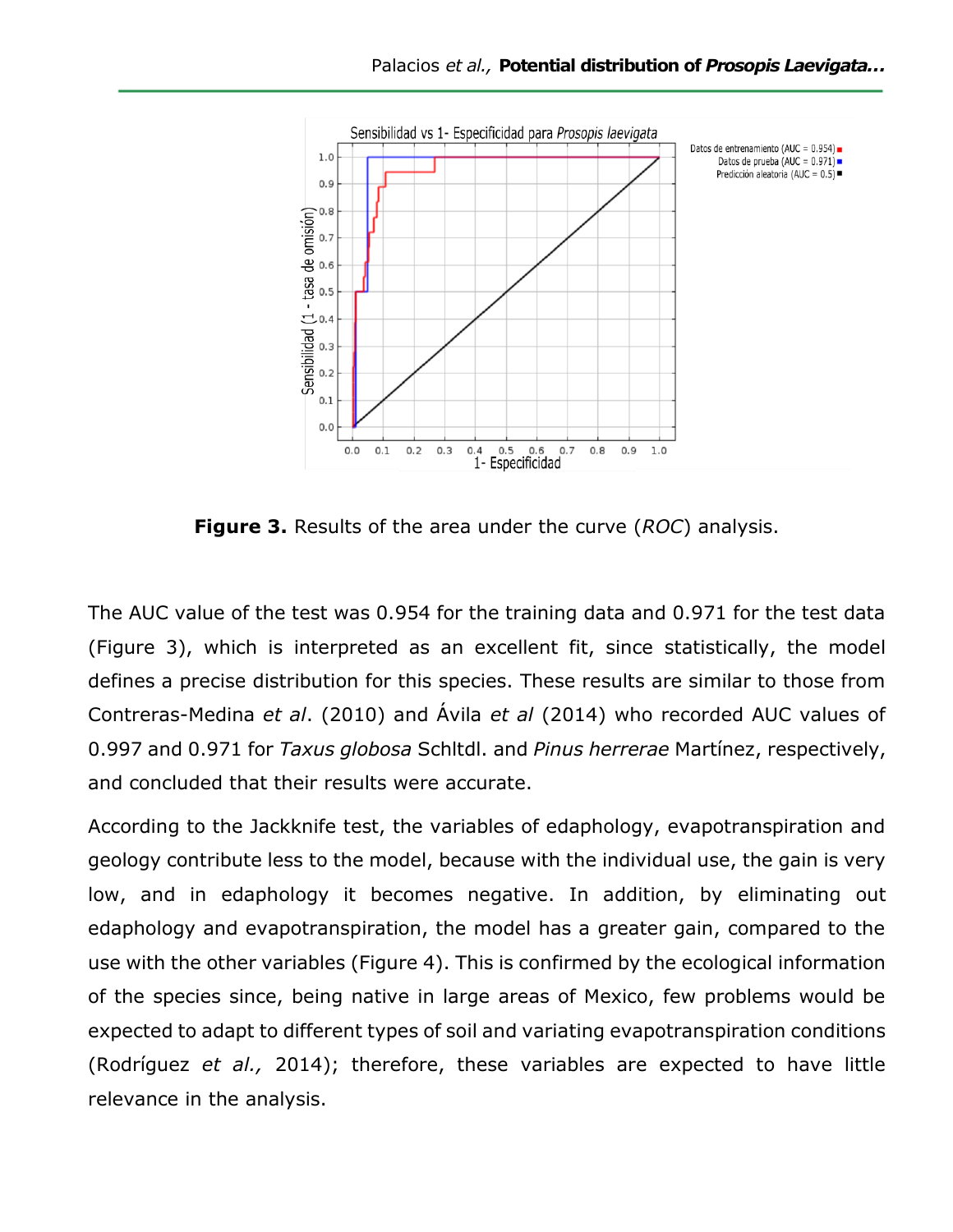

**Figure 4.** Contributions of the variables used to the model.

The most important variables in the Jackknife test were: soil moisture, temperature and type of climate, since they are the ones that individually have the highest gain in the model. This is attributable to the fact that the species is typical of arid and semiarid areas, so its physiological mechanisms of absorption and conservation of water are affected in environmental conditions different from those prevailing in the regions from which they come (Villanueva *et al*., 2004).

Altitude did not have a great impact on the potential distribution of this species (Figure 4), which can be explained from the wide altitudinal range in which mesquite is distributed (from 0 to 2 200 masl) (Rodríguez *et al.,* 2014).

The final map of the potential distribution of mesquite indicates that the suitable areas are located mainly in the central part of the state, which corresponds to the east of the region known as *Valle del Mezquital*, which amount to a total of 83 437 574 ha (probability> 0.70 ) (Figure 5).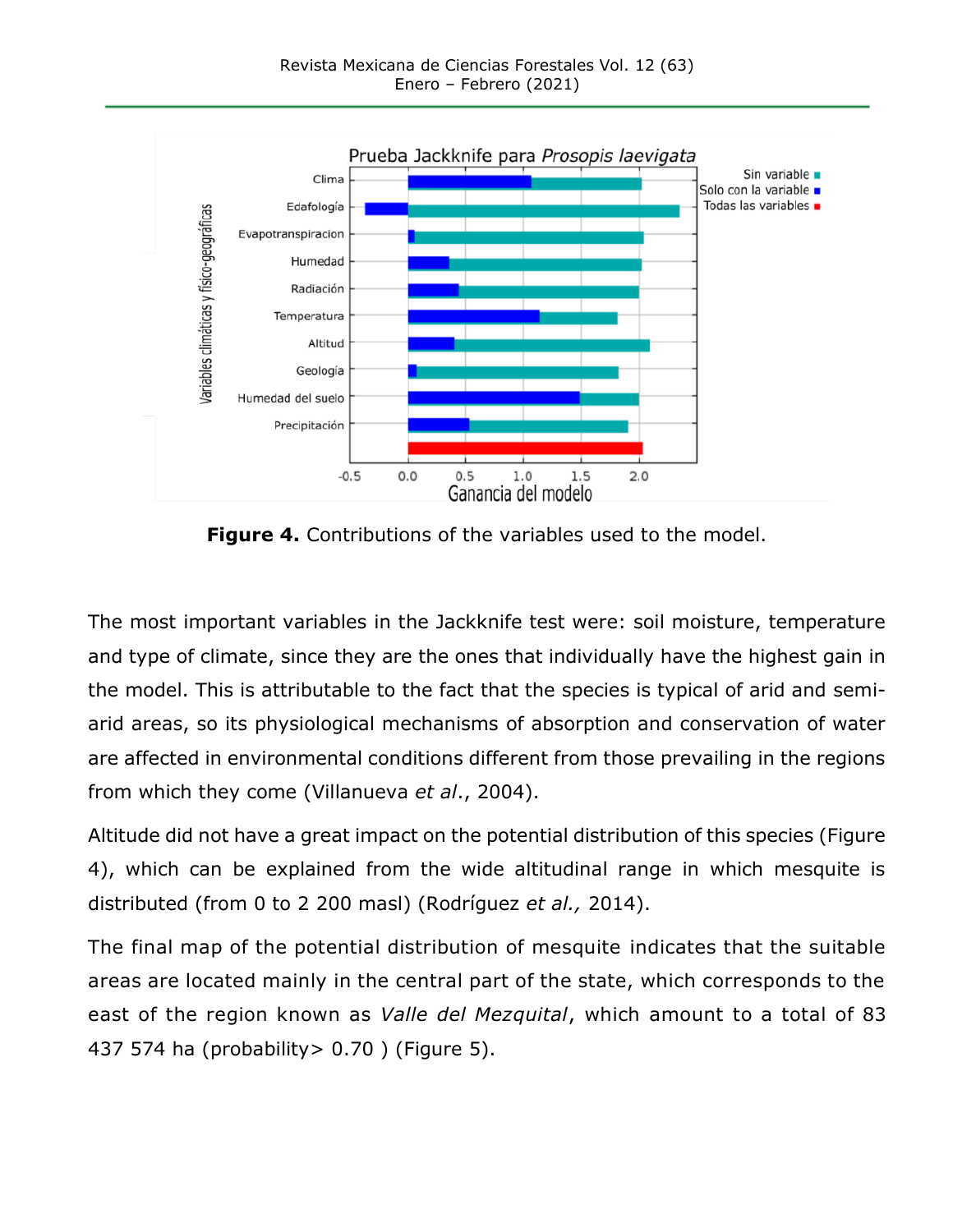

**Figure 5.** Potential geographic distribution of *Prosopis laevigata* (Humb. *et* Bonpl. ex Willd.) M.C. Johnst. in the state of *Hidalgo*.

Traditionally, mesquite plants are considered able to adapt to a great variety of climates, so in a first approach, it would be strange that the optimal potential distribution area in the state of *Hidalgo* is so restricted. However, Guevara *et al.* (2008) indicate that *P. laevigata* may require much more specific conditions than other species of the genus.

When comparing the potential distribution shown in the present study with the natural distribution referred to by Palacios (2006), there is agreement between the observed and the calculated one, which confirms that this type of model is capable of effectively predicting the territorial disposition of the species. Also, the results obtained are supported by the work of Palacios *et al* (2016), since the authors approached the same species but in a wider area (three physiographic provinces).

In *San Salvador, Actopan, Francisco I. Madero, Santiago de Anaya, Metztitlán, El Arenal, San Agustín Metzquititlán, Ajacuba, Mineral del Chico, Cardonal, Atotonilco El Grande* and *Eloxochitlán* municipalities are located the largest areas with a high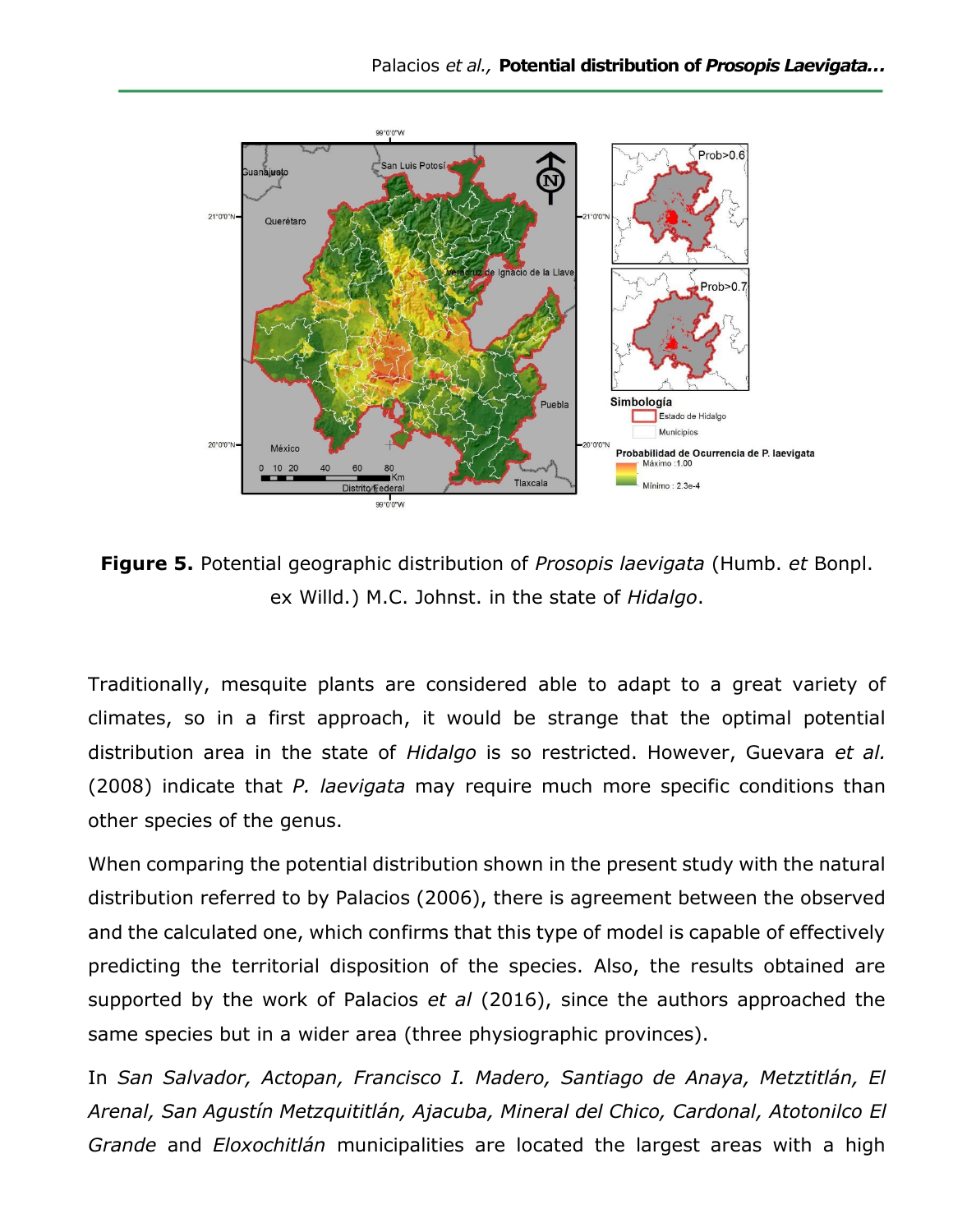suitability of establishment of the species (P> 0.7) (Table 2). These municipalities have arid and semi-arid climates (Chávez *et al.* 2001), so they show that the model is consistent with reality, since all the records of the species correspond to regions with this type of climate (Villanueva *et al*. ., 2004).

| <b>Municipality</b>       | <b>Potencial</b><br>hectareas | <b>Municipality %</b> |
|---------------------------|-------------------------------|-----------------------|
| San Salvador              | 14 103.20                     | 39.77                 |
| Actopan                   | 9 441.06                      | 34.77                 |
| Francisco I. Madero       | 8722.03                       | 82.96                 |
| Santiago de Anaya         | 8 664.01                      | 33.85                 |
| Metztitlán                | 5 834.09                      | 7.27                  |
| El Arenal                 | 4 386.30                      | 32.46                 |
| San Agustín Metzquititlán | 4 346.95                      | 17.56                 |
| Ajacuba                   | 4 3 2 5 . 4 3                 | 17.11                 |
| Mineral del Chico         | 4 006.69                      | 20.82                 |
| Cardonal                  | 3 063.32                      | 5.16                  |
| Atotonilco el Grande      | 2 987.33                      | 6.58                  |
| Eloxochitlán              | 2 102.17                      | 8.81                  |
| Mixquiahuala de Juárez    | 1 806.89                      | 15.71                 |
| San Agustín Tlaxiaca      | 1 724.14                      | 5.71                  |
| Mineral del Monte         | 1 344.27                      | 24.90                 |
| Tolcayuca                 | 1 089.45                      | 9.24                  |
| Progreso de Obregón       | 737.21                        | 8.12                  |
| Tlahuiltepa               | 725.00                        | 25.35                 |
| Omitlán de Juárez         | 422.01                        | 5.33                  |

**Table 2.** Municipalities of greatest potential area for *Prosopis laevigata* (Humb. *et* Bonpl. ex Willd.) M.C. Johnst.

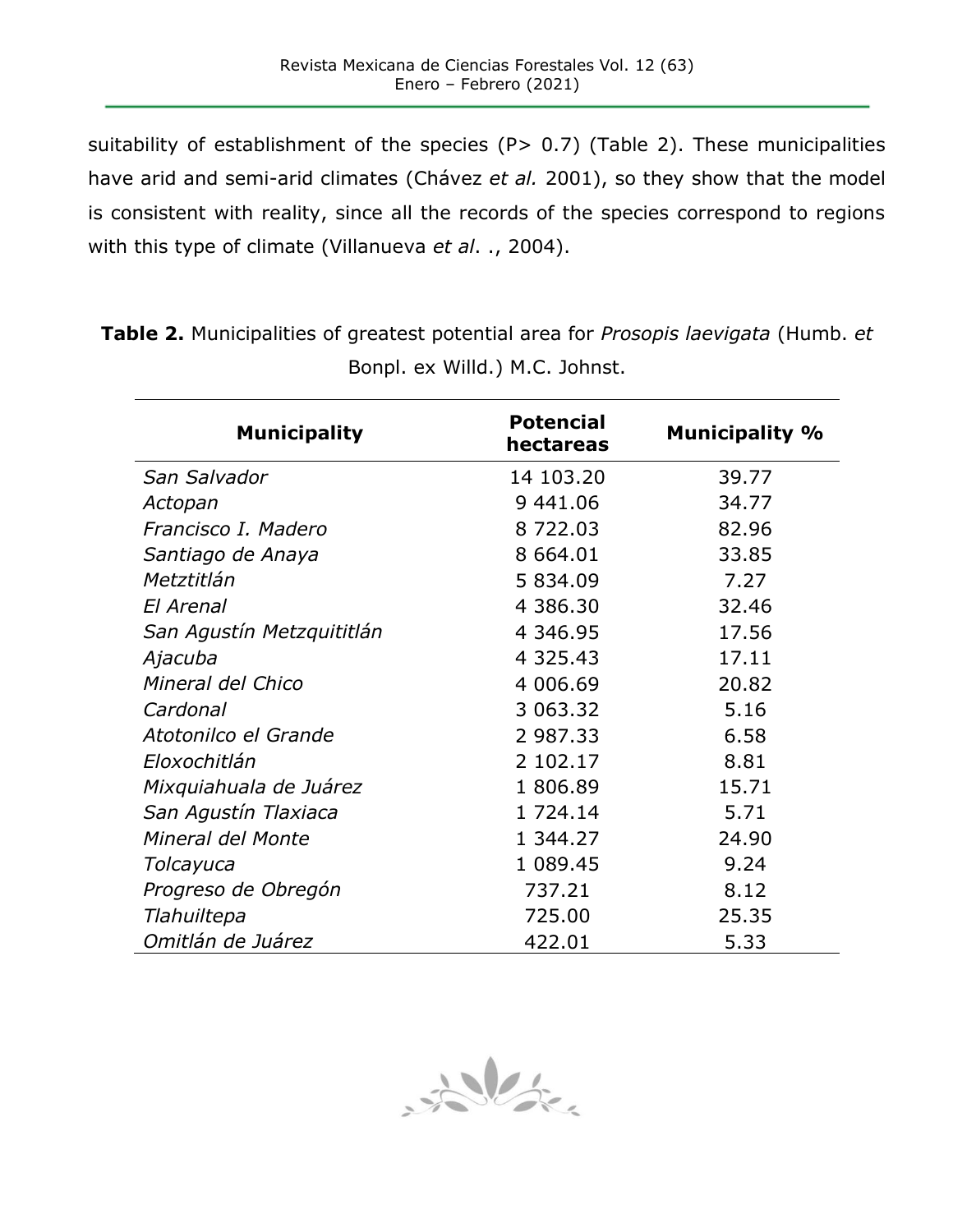# **Conclusions**

The results obtained in this study allow us to conclude that *P. laevigata* can be ideally established in 83 437 ha in the state of *Hidalgo*. Most of these extensions are located in the central region of the state.

### **Conflict of interests**

The authors declare no conflict of interests.

### **Contribution by author**

Abraham Palacios Romero: research development, analysis and interpretation of results; Edith Jiménez Muñoz: data analysis, structure and design of the manuscript; Rodrigo Rodríguez Laguna: interpretation and analysis of the obtained results, as well as correction of the manuscript; Ramón Razo Zárate: data interpretation correction of the manuscript.

### **References**

Anderson, R. P., D. Lew and A. Townsend Peterson. 2003. Evaluating predictive models of species' distributions: criteria for selecting optimal models. Ecological Modelling 162(3):211–232. Doi: 10.1016/S0304-3800(02)00349-6.

Andrade C., L. S. y R. Moreano. 2013. Sistema de información para la interpolación de datos de temperatura y precipitación del Ecuador. Revista Politécnica 32 (1): 70-75.

Ávila, R., R. Villavicencio G. y J. A. Ruiz C. 2014. Distribución potencial de *Pinus herrerae* Martínez en el occidente del estado de Jalisco. Revista Mexicana de Ciencias Forestales 5(24):92–109. Doi:[10.29298/rmcf.v5i24.322.](https://doi.org/10.29298/rmcf.v5i24.322)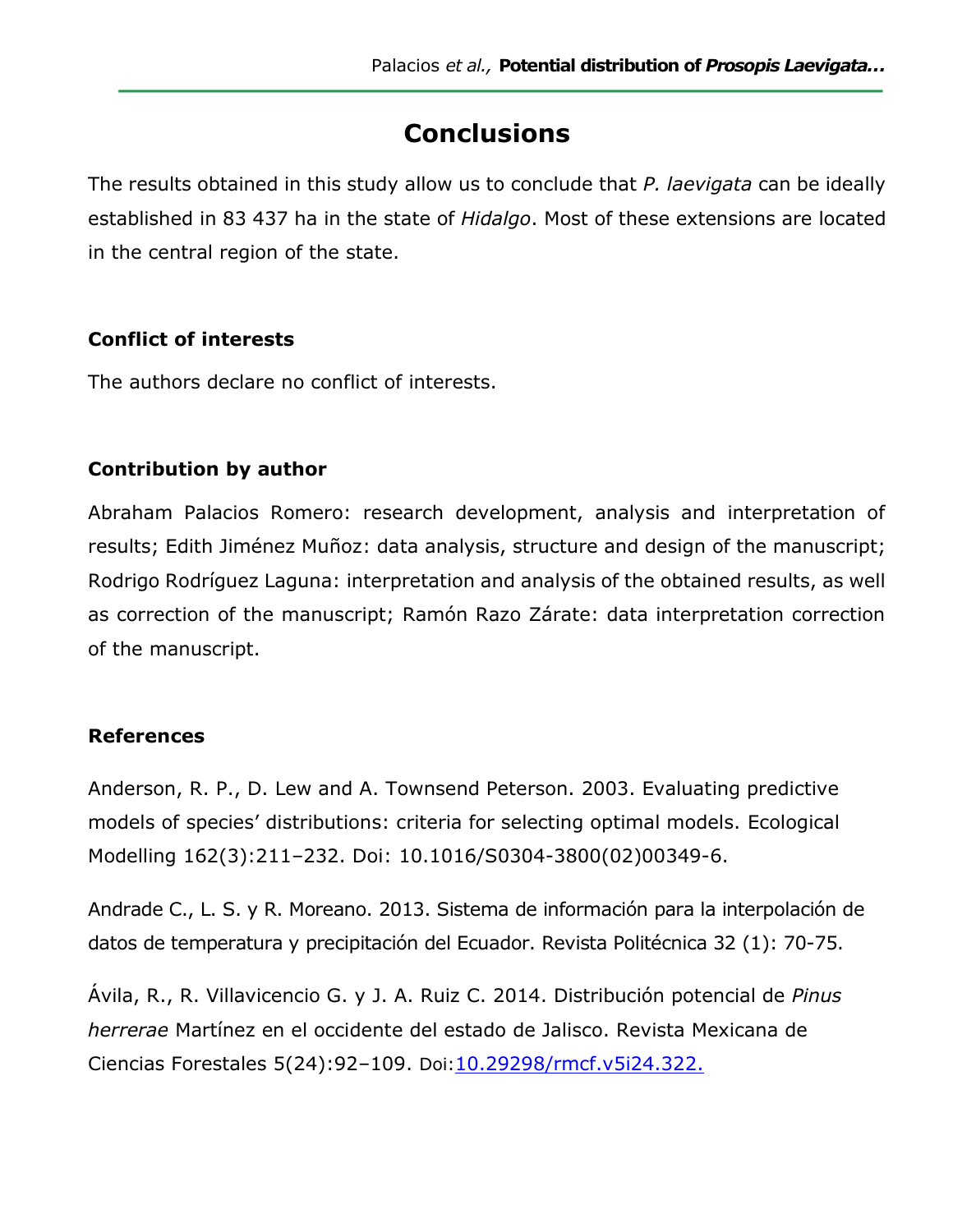Buzo, J., R. Ávila y F. O. Bravo. 1972. Efecto de la substitución Progresiva de sorgo por vaina de mezquite en la alimentación de los borregos. Revista Mexicana de Ciencias Pecuarias 20:16–23.

Contreras-Medina, R., I. Luna-Vega y C. A. Ríos-Muñoz. 2010. Distribución de *Taxus globosa* (Taxaceae) en México: modelos ecológicos de nicho, efectos del cambio del uso de suelo y conservación. Revista Chilena de Historia Natural 83:421–433 Doi: 10.4067/S0716-078X2010000300009.

Cruz-Cárdenas, G., J. L. Villaseñor, L. López-Mata, E. Martínez-Meyer y E. Ortiz. 2014. Selección de predictores ambientales para el modelado de la distribución de especies en Maxent. Revista Chapingo, Serie. Ciencias Forestales y del Ambiente 20(2):187–201. Doi: [10.5154/r.rchscfa.2013.09.034.](https://doi.org/10.5154/r.rchscfa.2013.09.034)

Chávez S., E., R. Sousa G., J. Quintela F., S. Montiel R., J. J. Domínguez T., V. Richards E., A. Conde A., F. Chávez A., L. Serrano P., A. Cuevas M., A. Gómez R., H. García M., P. Camarillo, J. Nájera R., F. A. Damían G. y A. de J. Damían G. 2001. Ordenamiento ecológico territorial del Estado de Hidalgo. Pachuca, Hgo., México. 400 p.

De Pando, B. B., y J. Peñas de G. 2007. Aplicación de modelos de distribución de especies a la conservación de la biodiversidad en el sureste de la península ibérica. GeoFocus Revista Internacional de Ciencia y Tecnología de la Información Geográfica (7):100–119

http://www.geofocus.org/index.php/geofocus/article/view/113/275 (2 de enero de 2020).

Díaz-Batalla, L., J. P. Hernández-Uribe, A. D. Román-Gutiérrez, R. Cariño-Cotés, J. Castro-Rosas, A. Téllez-Jurado and C. A. Gómez-Aldapa. 2018. Chemical and nutritional characterization of raw and thermal-treated flours of mesquite (*Prosopis laevigata*) pods and their residual brans. *CYTA-*Journal of Food 16(1):444–451. Doi: 10.1080/19476337.2017.1418433.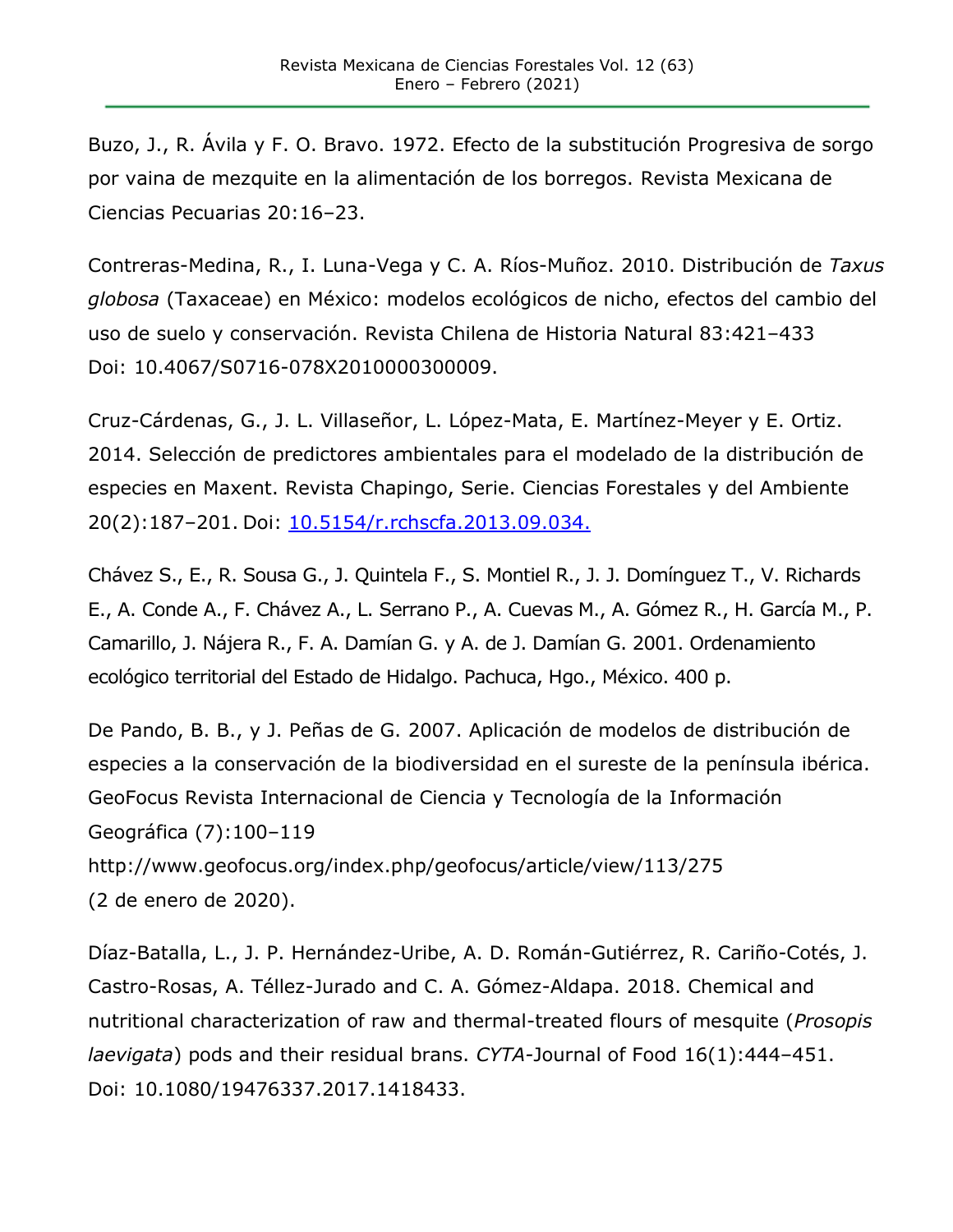Drake, J. M. 2014. Ensemble algorithms for ecological niche modeling from presencebackground and presence-only data. Ecosphere. 5(6):1–16. Doi:10.1890/ES13-00202.1.

Finch, J. M., M. J. Samways, T. R. Hill, S. E. Piper and S. Taylor. 2006. Application of predictive distribution modelling to invertebrates: Odonata in South Africa. Biodiversity & Conservation 15(13):4239–4251. Doi[:10.1007/s10531-005-3577-z.](https://doi.org/10.1007/s10531-005-3577-z)

Galindo, E., E. M. Otazo, L. R. Reyes, S. M. Arellano, A. Gordillo, y C. A. González. 2010. Balance hídrico y afectaciones a la recarga para el año 2021 en el acuífero Cuautitlan Pachuca. GeoFocus Revista Internacional de Ciencia y Tecnología de la Información Geográfica (10):65–90.

Global Biodiversity Information Facility (GBIF). 2016. GBIF Occurrence http://api.gbif.org/v1/occurrence/download/request/0001958- 160509122628363.zip (1 de octubre de 2016).

Guevara E., A., E. González S., H. Suzán A., G. Malda B., M. Martínez, D. M. Gómez S., Y. Hernandez S., L. Pantoja H. y D. Olvera V. 2008. Distribución potencial de algunas leguminosas arbustivas en el altiplano central de México. Agrociencia. 42:703–716.

Instituto Nacioal de Estadística y Geografía Informática (INEGI). 2007. Carta edafológica Serie II, Escala 1:250 000. Formato vectorial. https://www.inegi.org.mx/app/mapas/default.html?t=0150006000000000&ag=28 (1 de septiembre de 2017).

Instituto Nacional de Estadística y Geografía (INEGI). 2008. Conjunto de datos vectoriales escala 1:1 000 000. Unidades climáticas. <https://www.inegi.org.mx/app/biblioteca/ficha.html?upc=702825236182> (1 de septiembre de 2017).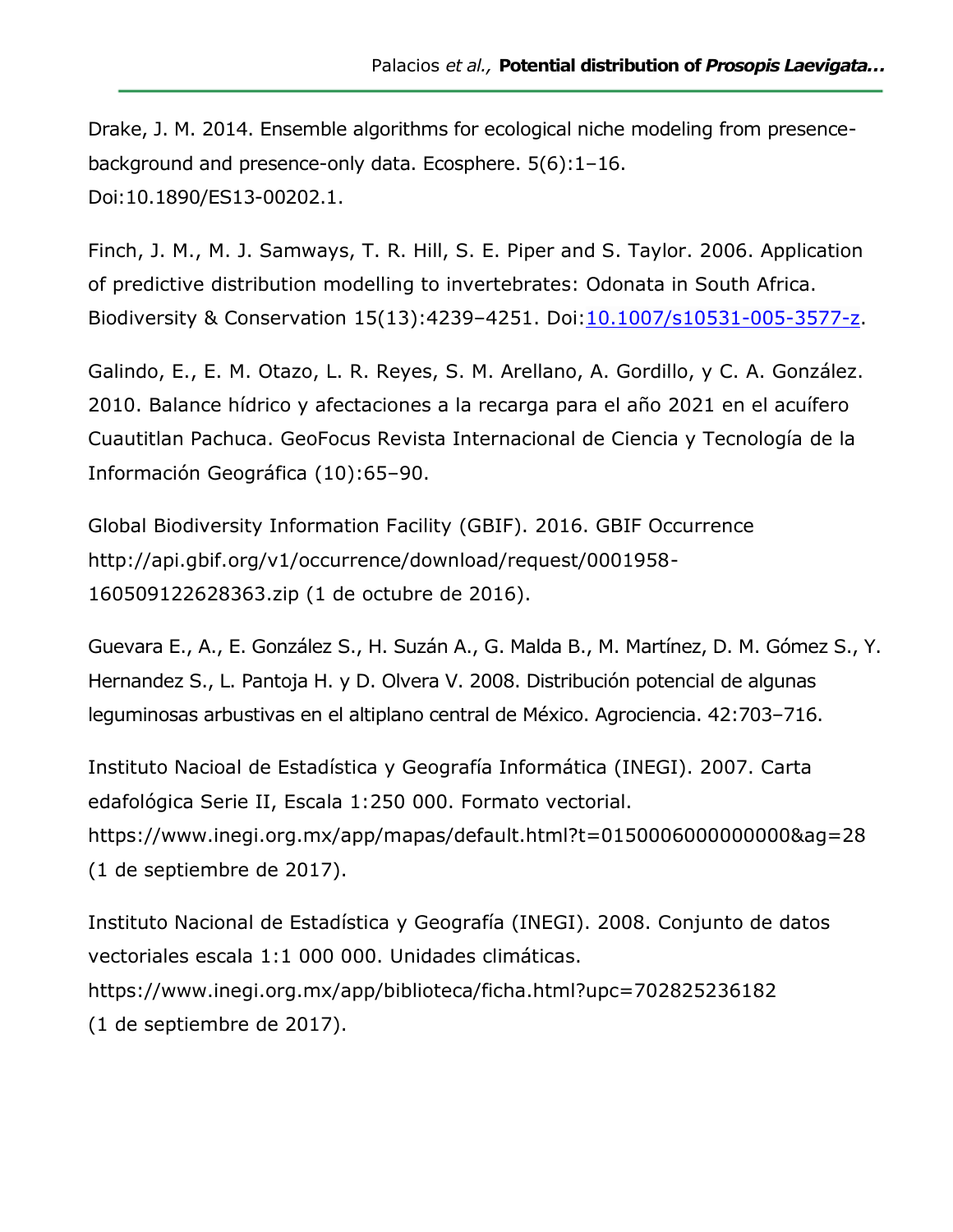Instituto Nacional de Estadística y Geografía (INEGI). 2013. Continuo de Elevaciones Mexicano 3.0, CEM 3.0. Aguascalientes, Ags., México. <http://www.inegi.org.mx/geo/contenidos/datosrelieve/continental/continuoelevaciones.aspx> (1 de septiembre de 2017).

Instituto Nacioal de Estadística y Geografía Informática (INEGI). 2014. Anuario estadístico y geográfico de Hidalgo 2013. INEGI. Pachuca, Hgo., México. 583 p.

Instituto Nacioal de Estadística y Geografía Informática (INEGI). 2017. Anuario estadístico y geográfico de Hidalgo 2017. Anuario estadístico y geográfico Hidalgo 2017. http://cuentame.inegi.org.mx/monografias/informacion/hgo/ (1 de septiembre de 2018).

López de U., G. I., y P. Fernández S. 1998. Curvas ROC. Cad Atención Primaria 5(4):229–235.

Mitov, P. G. and I. L. Stoyanov. 2005. Ecological profiles of harvestmen (Arachnida, Opiliones) from Vitosha Mountain (Bulgaria): A mixed modelling approach using gams. The Journal of Arachnology 33(2):256–268.

Palacios A., R. 2006. Los mezquites mexicanos : biodiversidad y distribución geográfica. Boletín de la Sociedad Argententina de Botánica 41(1–2):99–121.

Palacios R., A., R. Rodríguez L., M. de la L. Hernández F., E. Jiménez M. y D. Tirado T. 2016. Distribución potencial de *Prosopis laevigata* (Humb. *et* Bonpl. ex Willd) M. C. Johnston basada en un modelo de nicho ecológico. Revista Mexicana de Ciencias Forestales 7(34):35–46. Doi: 10.29298/rmcf.v7i34.81.

Plasencia-Vázquez, A. H., G. Escalona-Segura y L. G. Esparza-Olguín. 2014. Modelación de la distribución geográfica potencial de dos especies de psitácidos neotropicales utilizando variables climáticas y topográficas. Acta Zoológica Mexicana 30(3):471–490. Doi[:10.21829/azm.2014.30372.](https://www.researchgate.net/deref/http%3A%2F%2Fdx.doi.org%2F10.21829%2Fazm.2014.30372)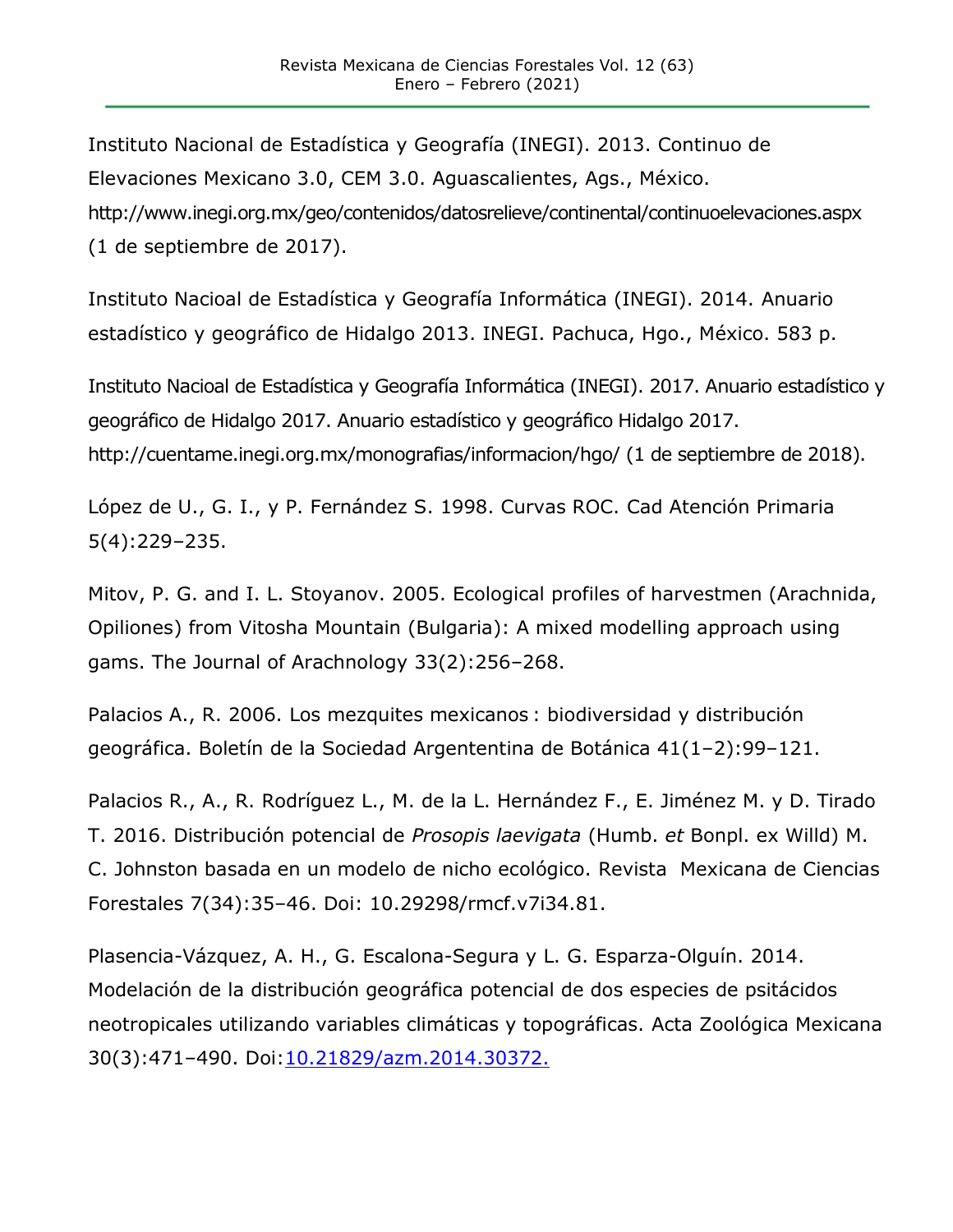Ríos S., J. C., J. A. López H., R. Rosales S., R. Trucíos C. y A. G. Valles G. 2011. Conservación y manejo de germoplasma del mezquite. P. 220. *In:* Ríos S., J. C., R. Trucíos C., L. M. Valenzuela N., G. Sosa P. y R. Rosales S. (eds.). Importancia de las poblaciones de mezquite en el Centro-Norte de México. INIFAP. Gómez Palacio, Dgo., México. pp. 79-105.

Rodríguez S., E. N., G. E. Rojo M., B. Ramírez V., R. Martínez R., M. de la C. Cong H., H. H. Piña R. y S. M. Medina T. 2014. Análisis técnico del árbol del mezquite (*Prosopis laevigata* Humb. & Bonpl. ex Willd.) en México. Ra Ximhai 10(3):173–193.

Sánchez H., M. Á., E. Hernández A., D. Cristóbal A., M. Uribe G., P. Díaz V. y A. Lara B. 2017. Sistema agroforestal coquia-mezquite establecido en suelos del Distrito de Riego Tulancingo, Hidalgo, México. Revista Mexicana de Ciencias Agrícolas (16):3207. Doi: [10.29312/remexca.v0i16.390.](https://doi.org/10.29312/remexca.v0i16.390)

Sawal, R. K., R. Ratan and S. B. S. Yadav. 2004. Mesquite (*Prosopis juliflora*) pods as a feed resource for livestock - a review. Asian-Australasian Journal of Animal Science 17(5):719–725. Doi: 10.5713/ajas.2004.719.

Teegavarapu, R. S. V. and V. Chandramouli. 2005. Improved weighting methods, deterministic and stochastic data-driven models for estimation of missing precipitation records. Journal of Hydrology 312(1–4):191–206. Doi: 10.1016/j.jhydrol.2005.02.015.

Téllez V., O., Y. M. Chávez H., A. Gómez-Tagle C. y M. V. Gutiérrez G. 2004. Modelado bioclimático como herramienta para el manejo forestal: Estudio de cuatro especies de *Pinus*. Ciencia Forestal en México. 29(95):61–82.

Vélez, A., J. A. Espinosa, L. De la Cruz, J. Rangel, I. Espinoza and C. Barba C. 2017. Caracterización de la producción de ovino de carne del estado de Hidalgo, Mexico. Archivos de Zootecnia 65(251):425. Doi[:10.21071/az.v65i251.70.](https://www.researchgate.net/deref/http%3A%2F%2Fdx.doi.org%2F10.21071%2Faz.v65i251.708)